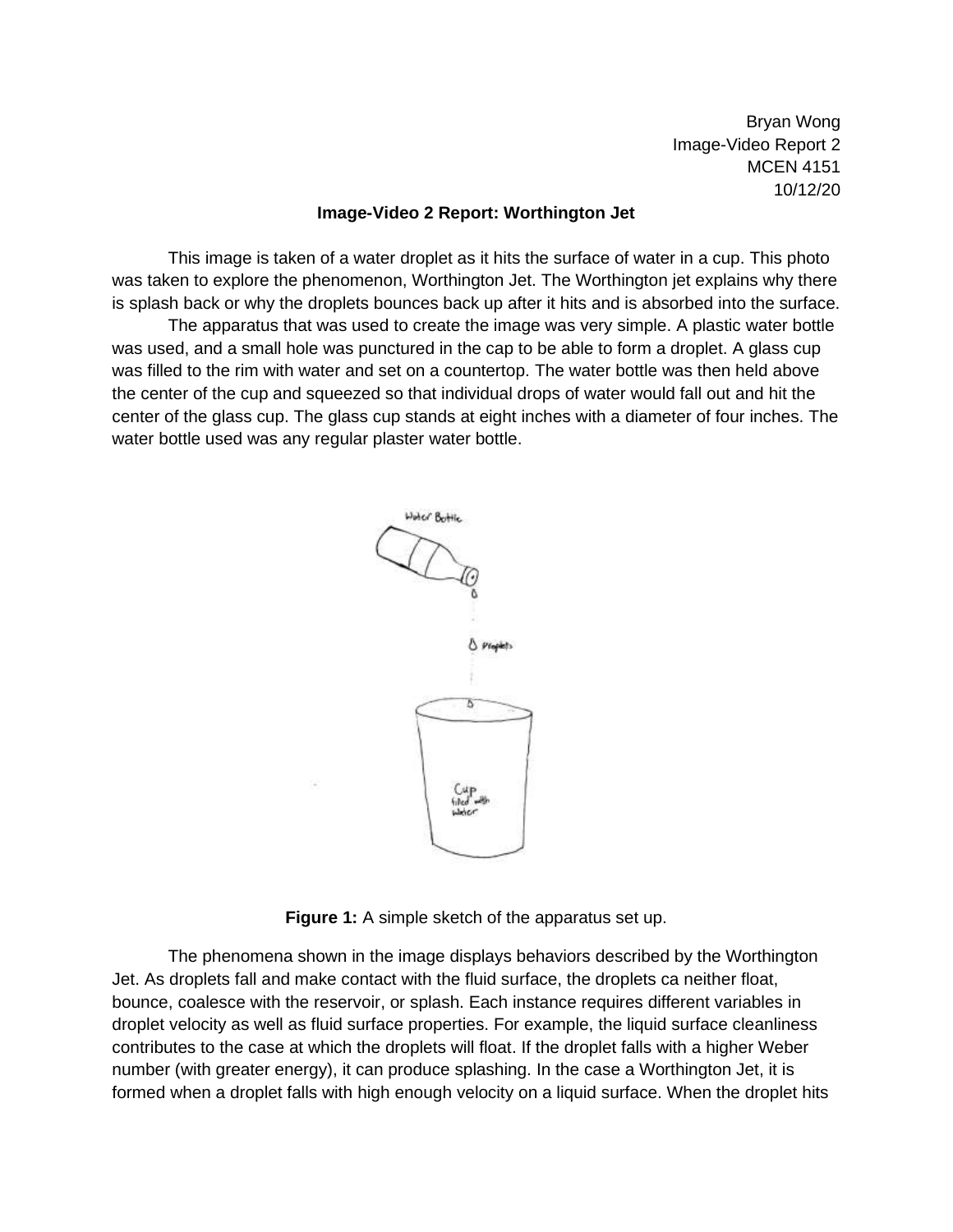the surface, it forms a crater. Following this, a crown forms around the crater. The crater, however, doesn't last long. When the water rushes back into place, a central jet is created at the center of the crater. If the impact energy is high enough, the jet rises to a point where it pinches off and thus sends droplets upward. This can be observed in the image as there are two droplets flown upward above the liquid surface. Those two droplets are the result of a Worthington Jet. Also depicted in the image is the crater that is formed after the droplet hits the surface of the water and the crown that formed around the crater.

In the image, no visualization techniques were used to help better visualize the phenomenon. Both the droplets and the liquid surface are clean water. The experiment was performed in a controlled environment eliminating the possibility of wind or other external interferences. As for lighting for the image, natural light was the main source. The natural light was provided through a window in the room. An additional lamp light was used to provide a little more light on the opposite side from the window.

This image was captured using a Nikon D810 with a variable zoom lens. To be able to capture the subject/phenomenon very closely, the camera was set up on a tripod at the minimum focal length. Along with this, the lens was extended out to it's maximum zoom length which was 120mm. To create a shallow depth of field, the cup was pushed a foot away from the wall behind it and the camera was set to the lens' minimum aperture. With the aperture set at f/4.0, this allows the most amount of light to be detects from the camera's sensor as well as creating a more shallow depth of field. Since the Worthington Jet can only be seen for a very short instance, a higher shutter speed was required to be able to capture it with a good amount of clarity and minimal motion blur. For the image, a shutter speed of 1/1000 was used to accomplish these requirements. However, since the lighting was very limited, the ISO had to be increased to allow enough light into the image for proper exposure. With this in mind, the camera ISO was set to 500.



**Original Image**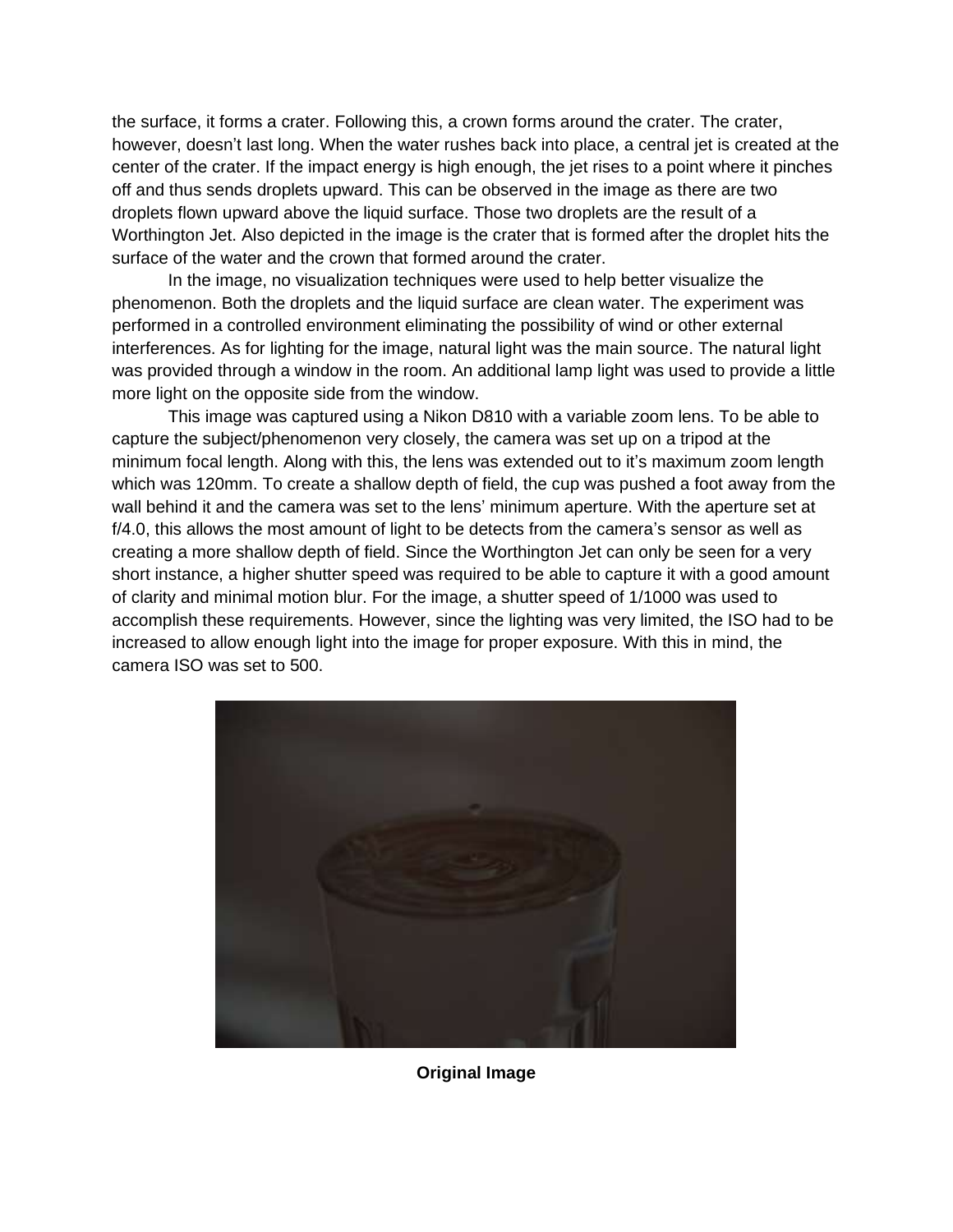

## **Edited Image**

For post-production, Adobe Lightroom was used to make adjustments to the image so that the Worthington Jet can be seen. Simple changes were made to the original raw image such as increasing the exposure and cropping the image closer to the mouth of the cup. The image was also cropped to fix the position of the cup since the original image captured the cup slightly skewed and off center. As seen in the original image above, the exposure was too low and the details were not clearly shown. Thus, the exposure was increased to display the details in the phenomena better. The original image was also warmer in tones with a slight orange tint to the majority of the image. Due to this, an edit was made to make the image cooler with more blue tones.

To me, this image reveals the beauty and simplicity of the Worthington Jet. As simple as the experiment is to recreate, the image is still amazing to look at. As it's a common occurrence to see water droplets falling and landing into puddles or other surfaces, it's still an amazing sight to be able to freeze the moment in an up-close image. In my image, I like how clearly focused the two droplets created from the jet are. They're perfectly focused and even perfectly positioned. However, in the future I would like add more light to the image to create more defined shadows and highlights. More lighting would also allow me to decrease the ISO which would decrease the amount of noise in the image. I may also consider using different colors of droplets with food dye. This may be interesting to be able to examine how the droplets spread into the liquid surface. Despite these adjustments for future iterations, I believe the physics examined and the Worthington Jet are perfectly depicted in the image shown above.